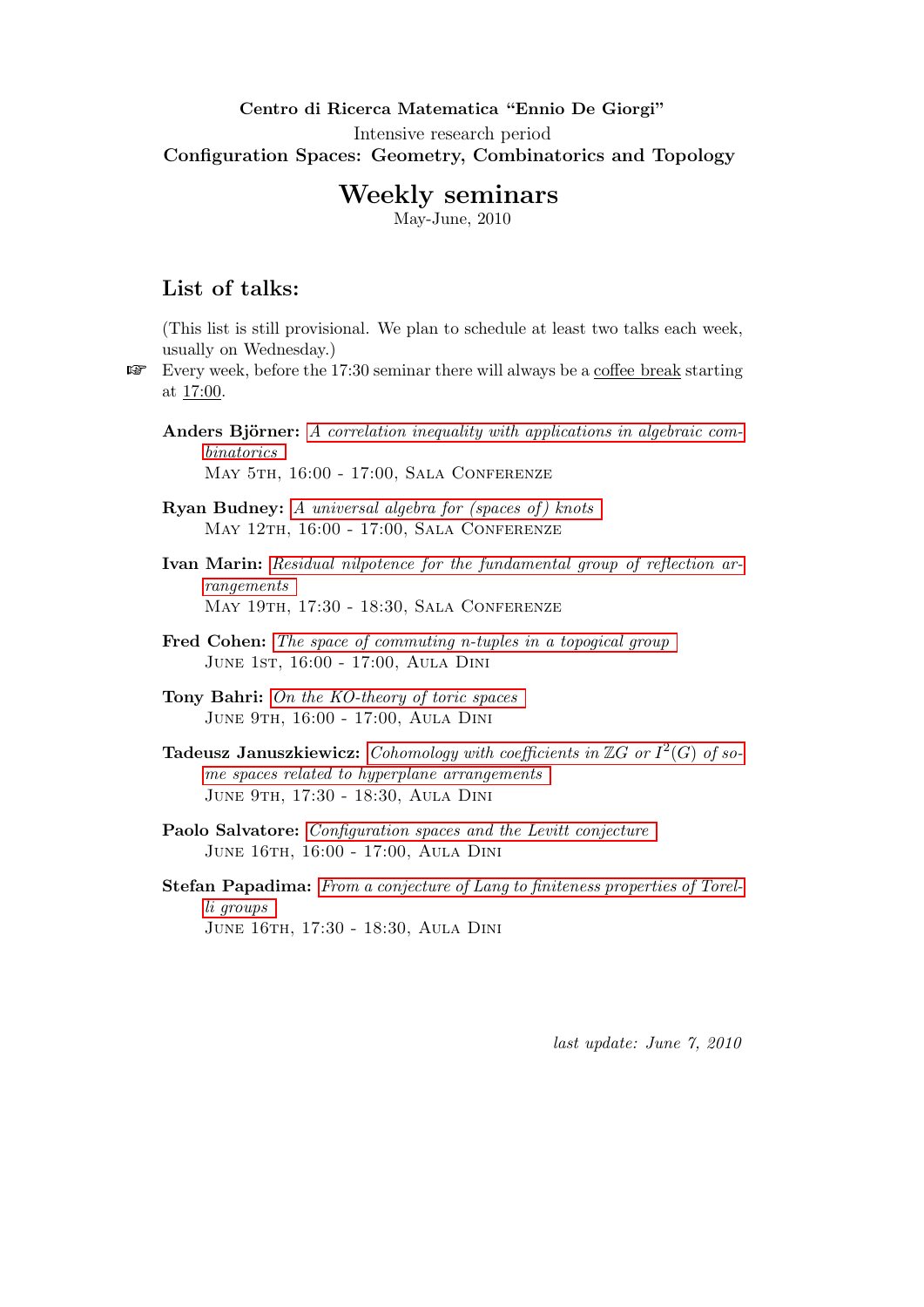## Abstracts:

### <span id="page-1-0"></span>Anders Björner LIST OF TALKS

Royal Institute of Technology (KTH) and Mittag-Leffler Institute, Stockholm A correlation inequality with applications in algebraic combinatorics (May 5th, 16:00 - 17:00, Sala Conferenze)

The FKG inequality of Fortuin, Kasteleyn and Ginibre (1971) originated as a correlation inequality in statistical mechanics. It has many applications in discrete probability and extremal combinatorics.

In this talk we present a polynomial coefficient-wise inequality that refines the original FKG inequality. This polynomial FKG inequality has applications to f-vectors of joins of simplicial complexes, to Betti numbers of intersection of certain Schubert varieties, and to power series weighted by Young tableaux. The latter case includes a correlation inequality for Plancherel measure on integer partitions, and for its poissonization.

The talk will mostly be quite elementary and no previous familiarity with these topics will be assumed.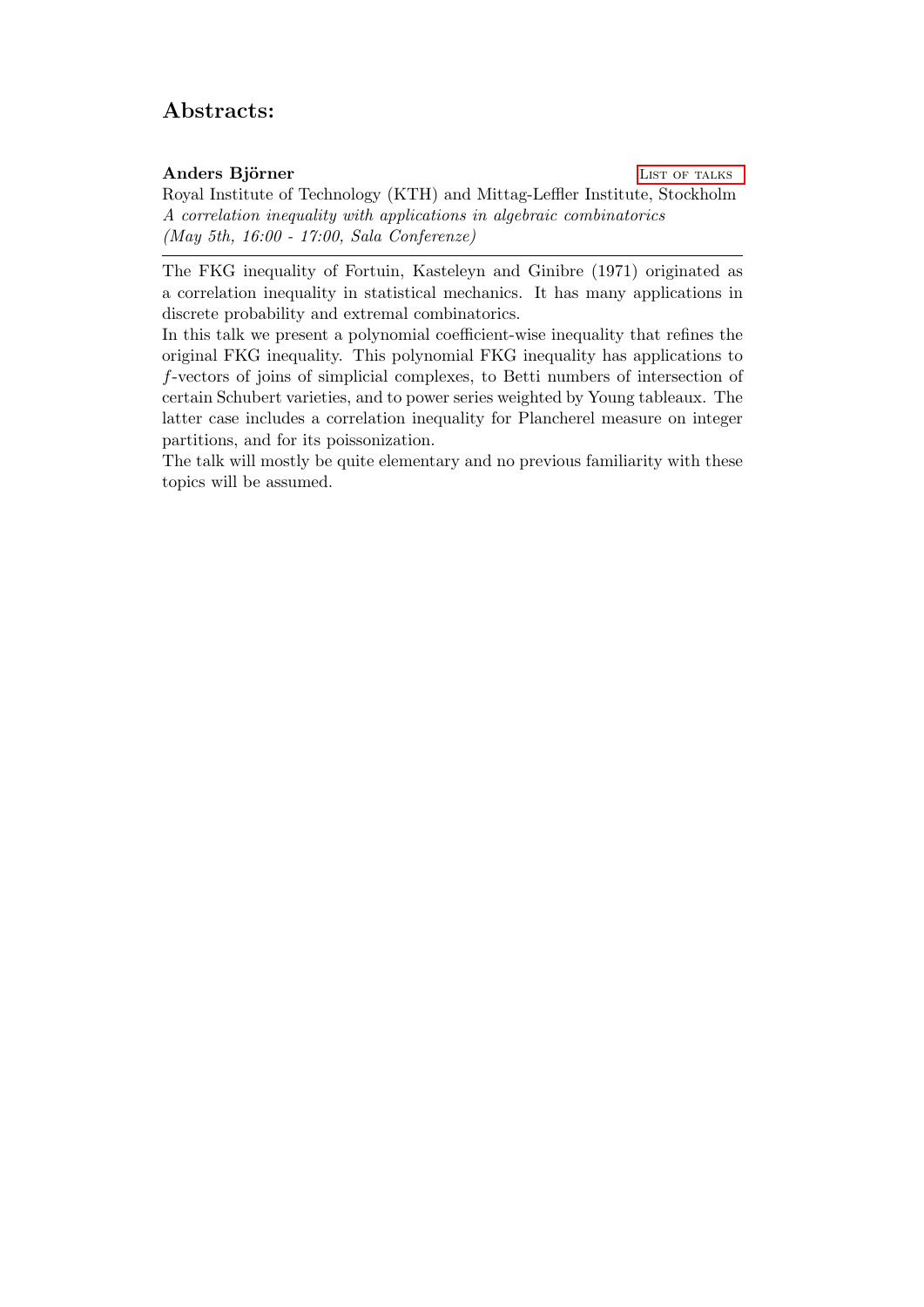#### <span id="page-2-0"></span>Ryan Budney **LIST OF TALKS**

University of Victoria A universal algebra for (spaces of) knots (May 12th, 16:00 - 17:00, Sala Conferenze)

In 1949 Schubert gave the connect-sum decomposition for knots. One way to say this is that oriented smooth embeddings of  $S^1$  in  $S^3$  taken up to ambient isotopy form a free commutative monoid under the connect-sum operation. Alternatively, let  $K_{3,1}$  denote the space of smooth embeddings of  $\mathbb R$  in  $\mathbb R^3$  which agree with a fixed linear embedding outside of a ball. Then  $\pi_0 K_{3,1}$  is a free commutative monoid with respect to connect-sum. There is a homotopy-associative "space-level" connect-sum mapping  $K_{3,1} \times K_{3,1} \to K_{3,1}$ . This mapping can be enhanced to an action of the operad of 2-cubes on  $K_{3,1}$  and in 2006 I showed that  $K_{3,1}$  is a free object over the 2-cubes operad, with free generating subspace the space of prime knots  $P \subset K_{3,1}$ , i.e. an operadic space-level analogue of Schubert's theorem. In 1953 Schubert generalized the connect-sum operation, creating what are known as 'satellite knots', but unlike the connect-sum operation Schubert noticed satellite knots do not decompose in a unique way. In 1979 Larry Siebenmann noticed that Schubert's satellite constructions fit with the JSJ-decomposition of 3-manifolds, giving the appropriate uniquess statement for Schubert's satellite operation thought of as a decomposition of knots. In this talk I will describe a new operad, 'the splicing operad' which encodes splicing for knots at the 'spaces of knots' level. The main theorem is that  $K_{3,1}$ is free with respect to the splicing operad's action, and the free generating subspace is the subspace of  $K_{3,1}$  consisting of torus and hyperbolic knots. The splicing operad itself also has a pleasant structure as an operad, although it's not quite free.

The [slides](http://www.crm.sns.it/download/eventi/121/summer_2010.pdf) of this talk are available [here.](http://www.crm.sns.it/download/eventi/121/summer_2010.pdf)

#### <span id="page-2-1"></span>**Ivan Marin [List of talks](#page-0-0)** and the contract of the contract of the contract of the contract of the contract of the contract of the contract of the contract of the contract of the contract of the contract of the contract of

Institut de Mathématiques de Jussieu, Université Paris 7 Residual nilpotence for the fundamental group of reflection arrangements (May 19th, 17:30 - 18:30, Sala Conferenze)

Residual torsion-free nilpotence is the strongest of the usual residual properties which can be expected to hold for the fundamental group of the complement of an arbitrary hyperplane arrangement. Is is known to hold for supersolvable or fiber-type arrangements thanks to the work of Falk and Randell. This case includes the most standard reflection arrangements, but leaves open the case of many others. I will present advances and evidences toward a positive answer to the general problem, in the case of reflection arrangements.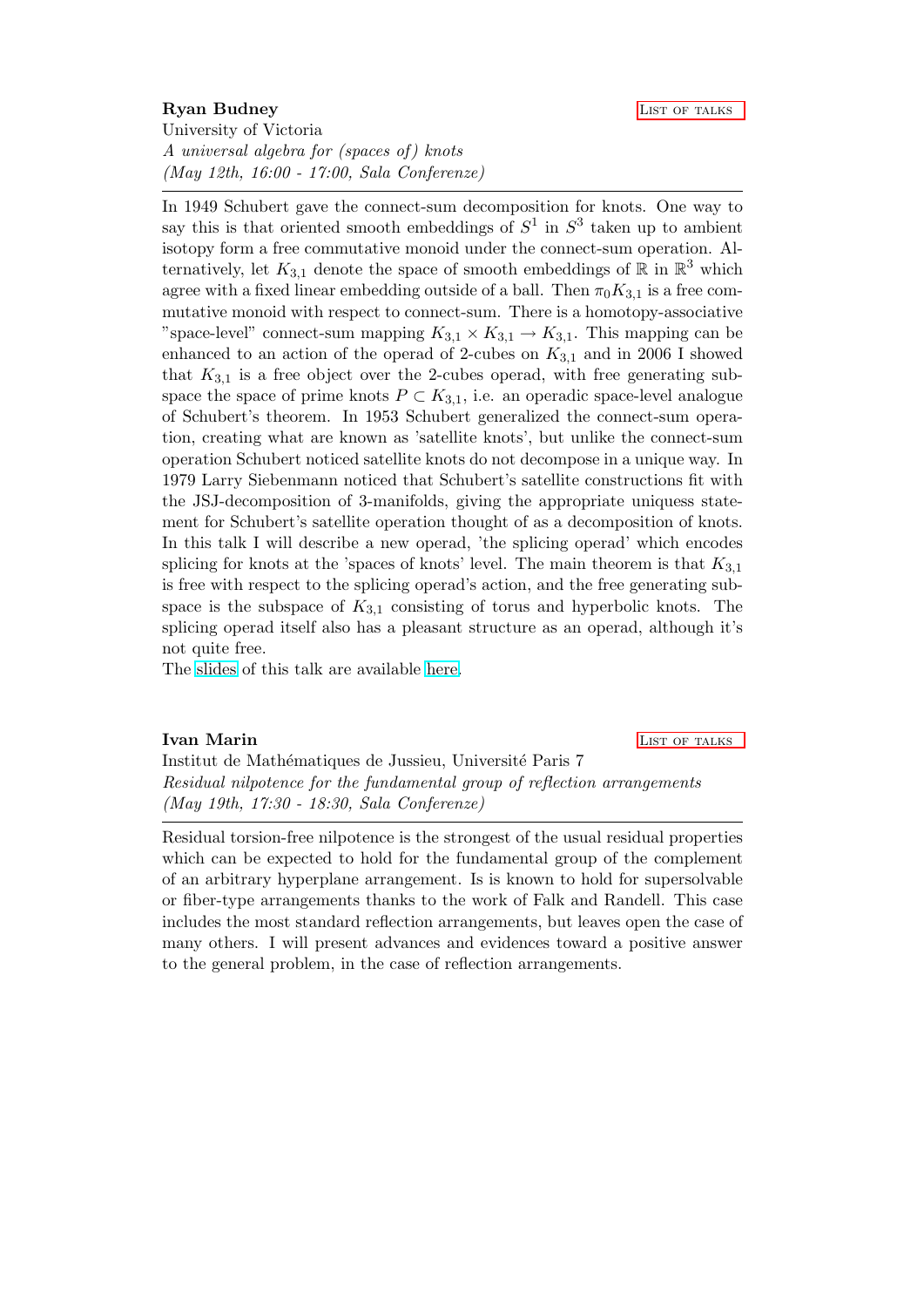## <span id="page-3-0"></span>Fred Cohen **[List of talks](#page-0-0)** List of talks University of Rochester The space of commuting n-tuples in a topogical group (June 1st, 16:00 - 17:00, Aula Dini)

The space of commuting n-tuples in a topogical group G for all n are assembled into a single topogical space analogous to the classifying space of the group G. Features of these spaces, similar to arrangements, as well as elementary questions about their homology are developed. One problem is to find the first homology group in case G is finite and of odd order (a hard homework problem). This talk is based on joint work with A. Adem, E. Torres-Giese, and J. Gomez.

## <span id="page-3-1"></span>Tony Bahri **[List of talks](#page-0-0)** and the List of talks of talks and the List of talks of talks and the List of talks of talks and the List of talks and the List of talks and the List of talks and the List of talks and the List o

Rider University, Lawrenceville, NJ, USA On the KO-theory of toric spaces (June 9th, 16:00 - 17:00, Aula Dini)

Central in toric geometry and topology are several important spaces which include moment-angle complexes, the Davis-Januszkiewicz space and toric manifolds. In any complex-oriented cohomology theory, the cohomology rings of many of these spaces have elegant descriptions in terms of the underlying combinatorics. For KO-theory however the situation is more complex. Even so, a surprising amount of the structure does survive from the complex-oriented case. A report of recent joint work with:Luis Astey, Martin Bendersky, Fred Cohen, Don Davis, Sam Gitler, Mark Mahowald, Nigel Ray and Reg Wood.

#### <span id="page-3-2"></span>Tadeusz Januszkiewicz **List of the UST of the UST of talks**

The Ohio State University

Cohomology with coefficients in  $\mathbb{Z}G$  or  $I^2(G)$  of some spaces related to hyperplane arrangements (June 9th, 17:30 - 18:30, Aula Dini)

I will show how to compute groups in the title for hyperplane arrangement complex and related spaces groups Artin, Bestvina-Brady graph products, and time permitting buildings. This last class is closely related to moment-angle complexes. The talk is based on a paper of M.Davis and B.Okun and related joint-work with D., O., Dymara, Leary and Meier.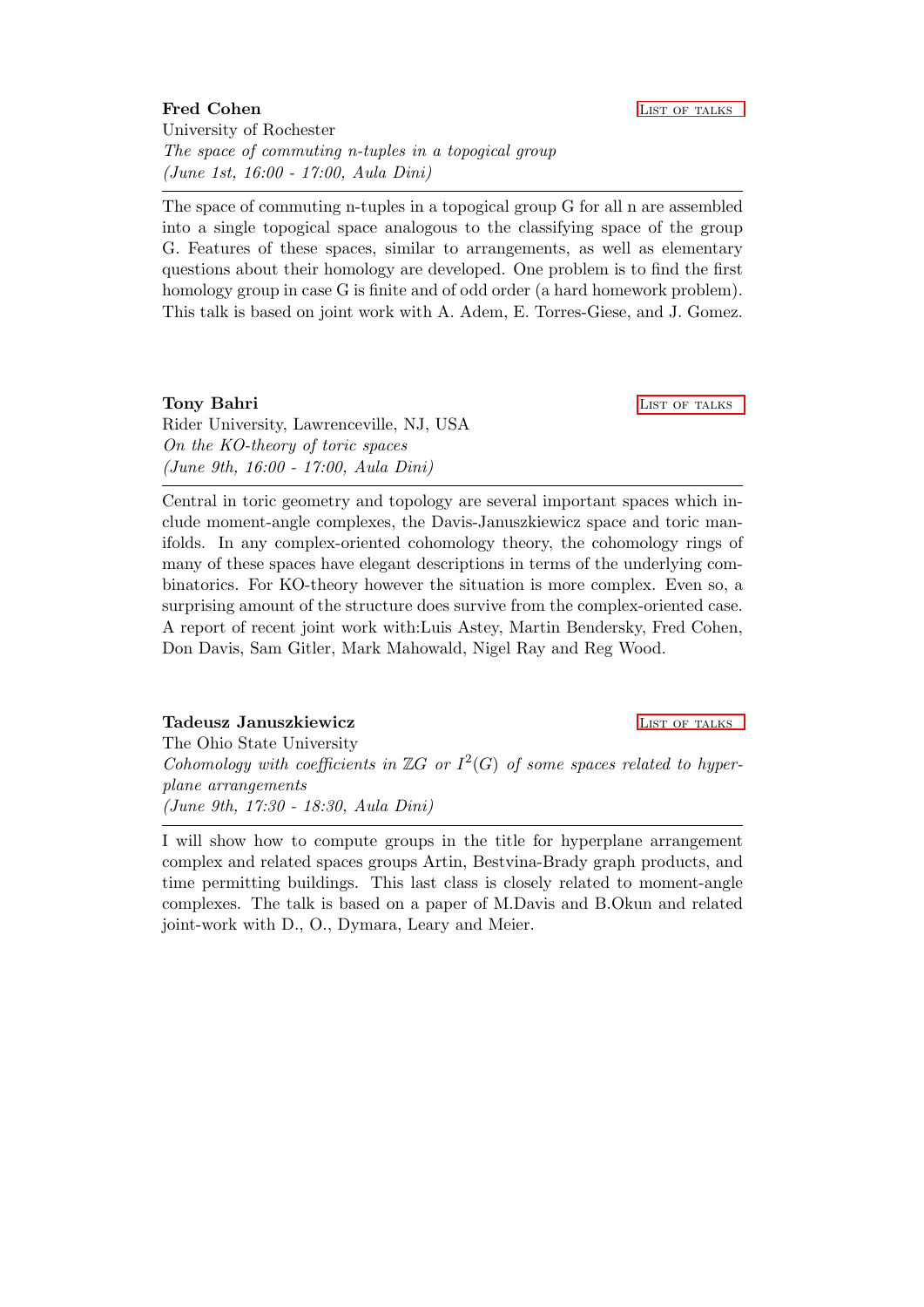#### <span id="page-4-1"></span><span id="page-4-0"></span>Stefan Papadima LIST OF TALKS

Institute of Mathematics "Simion Stoilow" of the Romanian Academy, Bucharest

From a conjecture of Lang to finiteness properties of Torelli groups (June 16th, 17:30 - 18:30, Aula Dini)

I will discuss several surprising finiteness properties for various subgroups of the Torelli groups, in relation with a conjecture of S. Lang in diophantine geometry, proved by M. Laurent in 1984 (joint work with Alex Dimca).